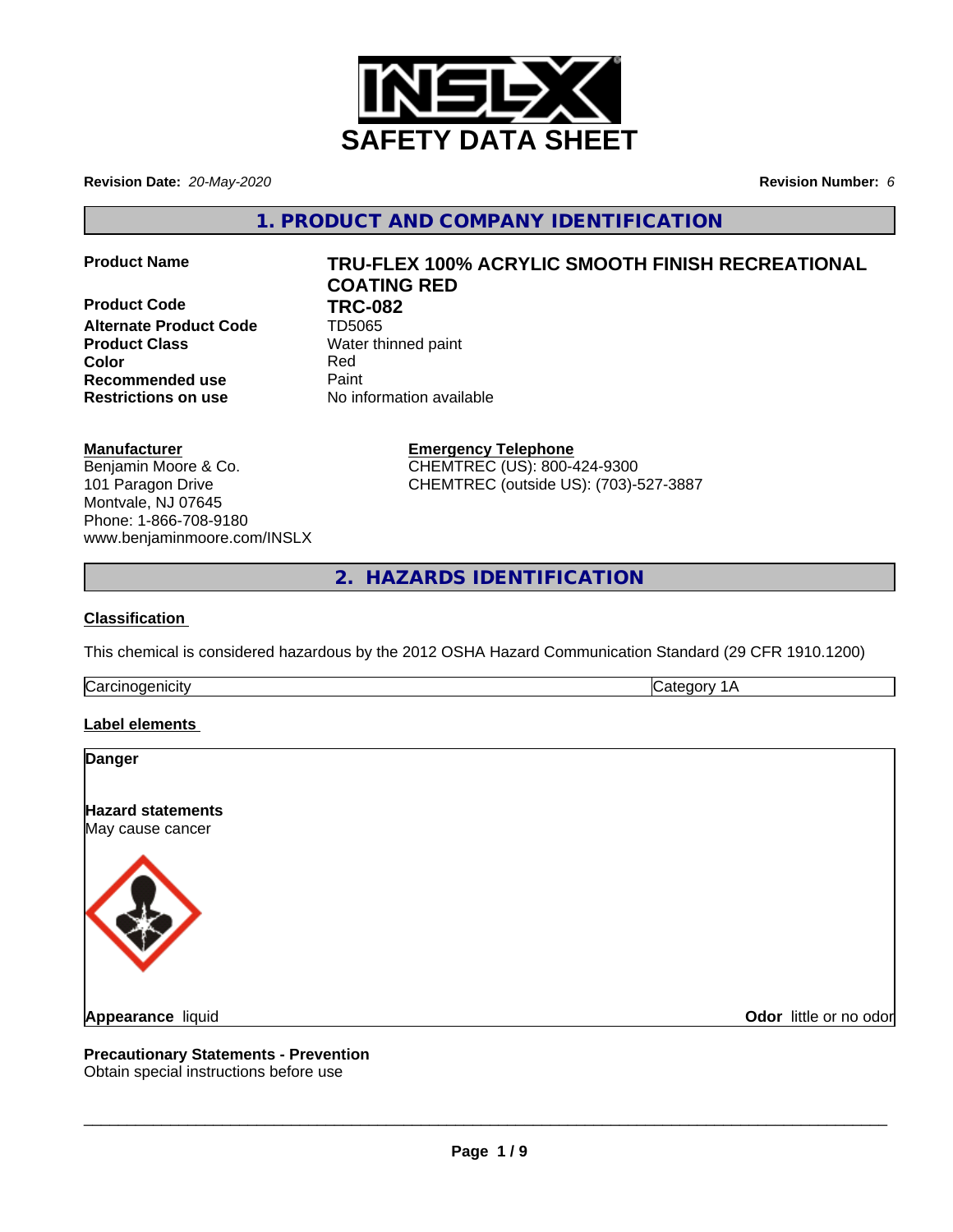Do not handle until all safety precautions have been read and understood Use personal protective equipment as required

#### **Precautionary Statements - Response**

IF exposed or concerned: Get medical advice/attention

#### **Precautionary Statements - Storage**

Store locked up

#### **Precautionary Statements - Disposal**

Dispose of contents/container to an approved waste disposal plant

#### **Hazards not otherwise classified (HNOC)**

Not applicable

#### **Other information**

No information available

# **3. COMPOSITION INFORMATION ON COMPONENTS**

| <b>Chemical name</b>            | <b>CAS No.</b> | Weight-%    |
|---------------------------------|----------------|-------------|
| Iron oxide                      | 1309-37-1      | $5 - 10$    |
| Nepheline syenite               | 37244-96-5     | - 5         |
| Talc                            | 14807-96-6     | - 5         |
| Propylene glycol                | 57-55-6        | - 5         |
| Silica, crystalline             | 14808-60-7     | $0.1 - 0.5$ |
| 2-Amino-2-methly-1-propanol     | 124-68-5       | $0.1 - 0.5$ |
| Sodium C14-C16 olefin sulfonate | 68439-57-6     | $0.1 - 0.5$ |

#### **4. FIRST AID MEASURES**

| <b>General Advice</b>                            | No hazards which require special first aid measures.                                                     |  |
|--------------------------------------------------|----------------------------------------------------------------------------------------------------------|--|
| <b>Eye Contact</b>                               | Rinse thoroughly with plenty of water for at least 15 minutes and consult a<br>physician.                |  |
| <b>Skin Contact</b>                              | Wash off immediately with soap and plenty of water while removing all<br>contaminated clothes and shoes. |  |
| <b>Inhalation</b>                                | Move to fresh air. If symptoms persist, call a physician.                                                |  |
| Ingestion                                        | Clean mouth with water and afterwards drink plenty of water. Consult a physician<br>if necessary.        |  |
| <b>Most Important</b><br><b>Symptoms/Effects</b> | None known.                                                                                              |  |
| <b>Notes To Physician</b>                        | Treat symptomatically.                                                                                   |  |
|                                                  | 5. FIRE-FIGHTING MEASURES                                                                                |  |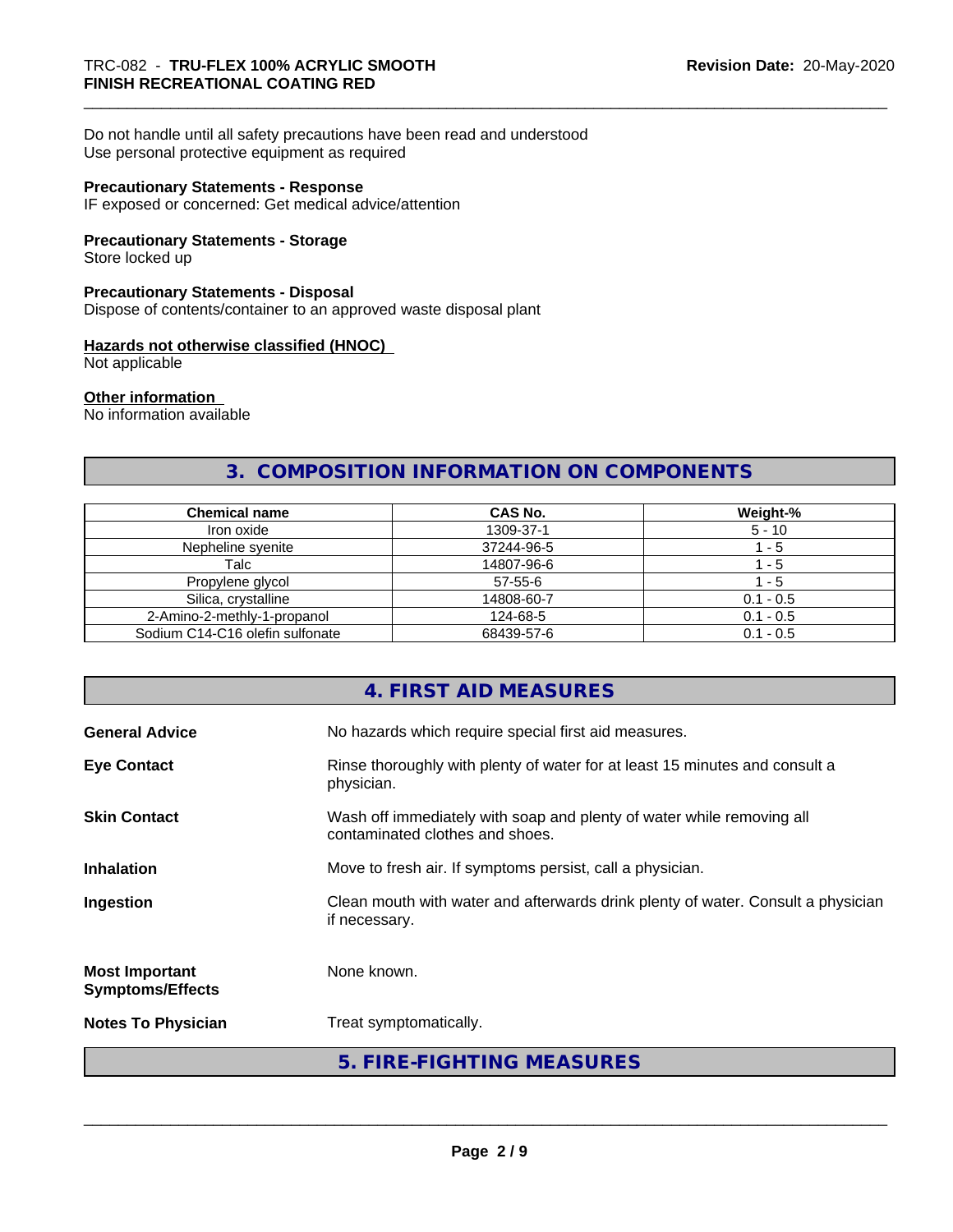| <b>Suitable Extinguishing Media</b>                                                                                             |                                                               | Use extinguishing measures that are appropriate to local<br>circumstances and the surrounding environment. |                                                     |                                                                                                                 |
|---------------------------------------------------------------------------------------------------------------------------------|---------------------------------------------------------------|------------------------------------------------------------------------------------------------------------|-----------------------------------------------------|-----------------------------------------------------------------------------------------------------------------|
|                                                                                                                                 |                                                               | Protective equipment and precautions for firefighters                                                      | and full protective gear.                           | As in any fire, wear self-contained breathing apparatus<br>pressure-demand, MSHA/NIOSH (approved or equivalent) |
| <b>Specific Hazards Arising From The Chemical</b><br><b>Sensitivity to mechanical impact</b><br>Sensitivity to static discharge |                                                               | extreme heat.                                                                                              | Closed containers may rupture if exposed to fire or |                                                                                                                 |
|                                                                                                                                 |                                                               | No.<br>No.                                                                                                 |                                                     |                                                                                                                 |
|                                                                                                                                 |                                                               |                                                                                                            |                                                     | <b>Flash Point Data</b><br><b>Method</b>                                                                        |
|                                                                                                                                 | <b>Flammability Limits In Air</b>                             |                                                                                                            |                                                     |                                                                                                                 |
|                                                                                                                                 | Lower flammability limit:<br><b>Upper flammability limit:</b> |                                                                                                            | Not applicable<br>Not applicable                    |                                                                                                                 |
| <b>NFPA</b>                                                                                                                     | Health: 1                                                     | <b>Flammability: 0</b>                                                                                     | Instability: 0                                      | <b>Special:</b> Not Applicable                                                                                  |

#### **NFPA Legend**

- 0 Not Hazardous
- 1 Slightly
- 2 Moderate
- 3 High
- 4 Severe

*The ratings assigned are only suggested ratings, the contractor/employer has ultimate responsibilities for NFPA ratings where this system is used.*

*Additional information regarding the NFPA rating system is available from the National Fire Protection Agency (NFPA) at www.nfpa.org.*

|                                  | 6. ACCIDENTAL RELEASE MEASURES                                                                       |  |
|----------------------------------|------------------------------------------------------------------------------------------------------|--|
| <b>Personal Precautions</b>      | Avoid contact with skin, eyes and clothing. Ensure adequate ventilation.                             |  |
| <b>Other Information</b>         | Prevent further leakage or spillage if safe to do so.                                                |  |
| <b>Environmental precautions</b> | See Section 12 for additional Ecological Information.                                                |  |
| <b>Methods for Cleaning Up</b>   | Soak up with inert absorbent material. Sweep up and shovel into suitable<br>containers for disposal. |  |

**7. HANDLING AND STORAGE**

Handling **Handling Avoid contact with skin, eyes and clothing. Avoid breathing vapors, spray mists or** sanding dust. In case of insufficient ventilation, wear suitable respiratory equipment.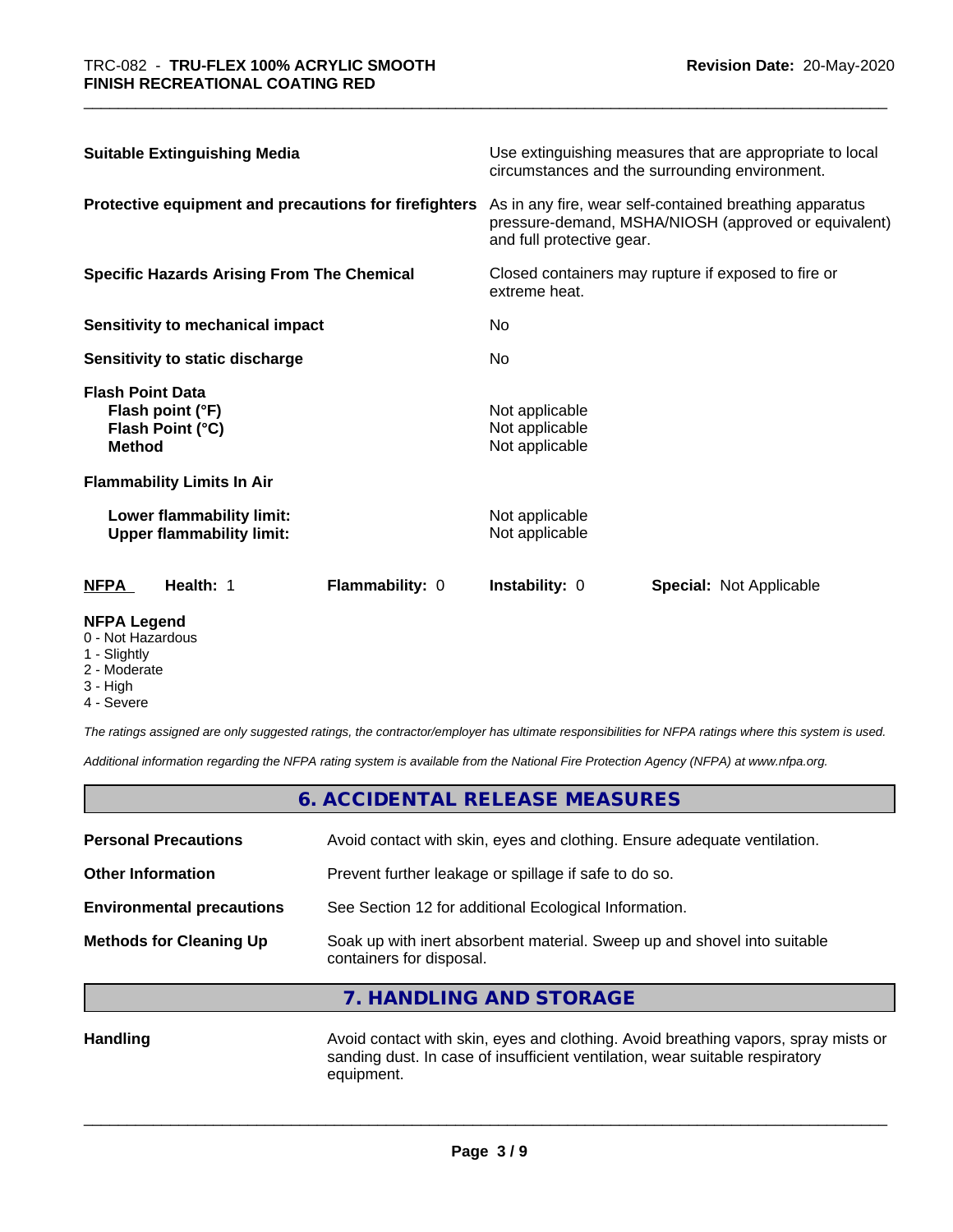**Storage** Keep container tightly closed. Keep out of the reach of children.

#### **Incompatible Materials** No information available

# **8. EXPOSURE CONTROLS/PERSONAL PROTECTION**

#### **Exposure Limits**

#### **Legend**

ACGIH - American Conference of Governmental Industrial Hygienists Exposure Limits OSHA - Occupational Safety & Health Administration Exposure Limits N/E - Not Established

| <b>Engineering Measures</b>          | Ensure adequate ventilation, especially in confined areas.                                                                          |  |
|--------------------------------------|-------------------------------------------------------------------------------------------------------------------------------------|--|
| <b>Personal Protective Equipment</b> |                                                                                                                                     |  |
| <b>Eye/Face Protection</b>           | Safety glasses with side-shields.                                                                                                   |  |
| <b>Skin Protection</b>               | Protective gloves and impervious clothing.                                                                                          |  |
| <b>Respiratory Protection</b>        | In case of insufficient ventilation wear suitable respiratory equipment.                                                            |  |
| <b>Hygiene Measures</b>              | Avoid contact with skin, eyes and clothing. Remove and wash contaminated<br>clothing before re-use. Wash thoroughly after handling. |  |

#### **9. PHYSICAL AND CHEMICAL PROPERTIES**

| Appearance<br>Odor<br><b>Odor Threshold</b><br>Density (Ibs/gal)<br><b>Specific Gravity</b><br>рH<br><b>Viscosity (cps)</b><br>Solubility(ies)<br><b>Water solubility</b><br><b>Evaporation Rate</b><br>Vapor pressure<br>Vapor density<br>Wt. % Solids<br>Vol. % Solids | liquid<br>little or no odor<br>No information available<br>$9.8 - 10.2$<br>$1.17 - 1.22$<br>No information available<br>No information available<br>No information available<br>No information available<br>No information available<br>No information available<br>No information available<br>$35 - 45$<br>$20 - 30$ |  |
|--------------------------------------------------------------------------------------------------------------------------------------------------------------------------------------------------------------------------------------------------------------------------|------------------------------------------------------------------------------------------------------------------------------------------------------------------------------------------------------------------------------------------------------------------------------------------------------------------------|--|
| Wt. % Volatiles                                                                                                                                                                                                                                                          | $55 - 65$                                                                                                                                                                                                                                                                                                              |  |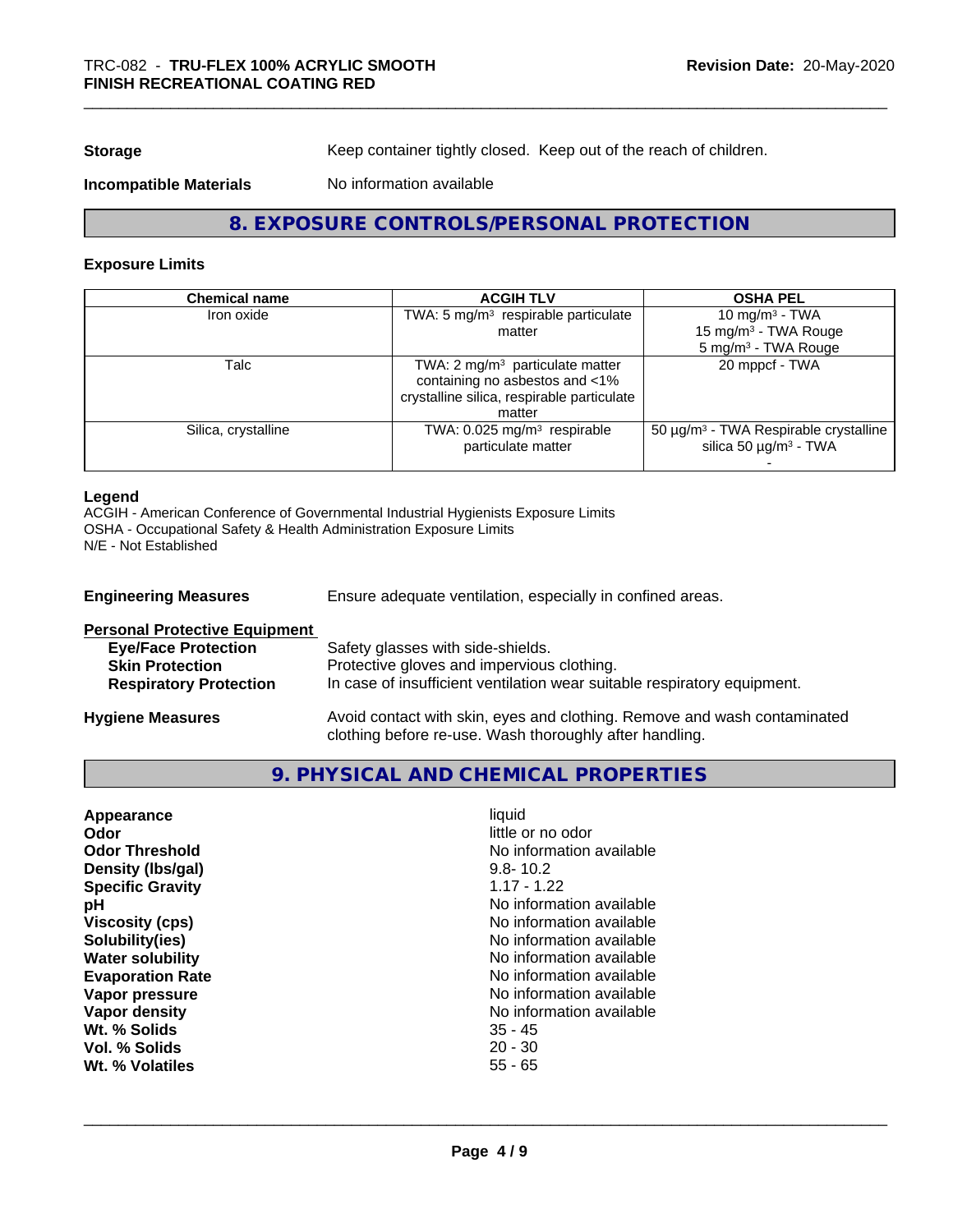| Vol. % Volatiles                     | $70 - 80$                |
|--------------------------------------|--------------------------|
| <b>VOC Regulatory Limit (g/L)</b>    | < 100                    |
| <b>Boiling Point (°F)</b>            | 212                      |
| Boiling Point (°C)                   | 100                      |
| Freezing point (°F)                  | 32                       |
| <b>Freezing Point (°C)</b>           | 0                        |
| Flash point (°F)                     | Not applicable           |
| Flash Point (°C)                     | Not applicable           |
| Method                               | Not applicable           |
| Flammability (solid, gas)            | Not applicable           |
| <b>Upper flammability limit:</b>     | Not applicable           |
| Lower flammability limit:            | Not applicable           |
| <b>Autoignition Temperature (°F)</b> | No information available |
| Autoignition Temperature (°C)        | No information available |
| Decomposition Temperature (°F)       | No information available |
| Decomposition Temperature (°C)       | No information available |
| <b>Partition coefficient</b>         | No information available |
|                                      |                          |

# **10. STABILITY AND REACTIVITY**

| <b>Reactivity</b>                       | Not Applicable                           |
|-----------------------------------------|------------------------------------------|
| <b>Chemical Stability</b>               | Stable under normal conditions.          |
| <b>Conditions to avoid</b>              | Prevent from freezing.                   |
| <b>Incompatible Materials</b>           | No materials to be especially mentioned. |
| <b>Hazardous Decomposition Products</b> | None under normal use.                   |
| Possibility of hazardous reactions      | None under normal conditions of use.     |

**11. TOXICOLOGICAL INFORMATION**

| <b>Product Information</b>                                                   |                                                                                                                                                 |  |
|------------------------------------------------------------------------------|-------------------------------------------------------------------------------------------------------------------------------------------------|--|
| Information on likely routes of exposure                                     |                                                                                                                                                 |  |
|                                                                              | <b>Principal Routes of Exposure</b> Eye contact, skin contact and inhalation.                                                                   |  |
| <b>Acute Toxicity</b>                                                        |                                                                                                                                                 |  |
| <b>Product Information</b>                                                   | No information available                                                                                                                        |  |
| Symptoms related to the physical, chemical and toxicological characteristics |                                                                                                                                                 |  |
| <b>Symptoms</b>                                                              | No information available                                                                                                                        |  |
|                                                                              | Delayed and immediate effects as well as chronic effects from short and long-term exposure                                                      |  |
| Eye contact<br><b>Skin contact</b>                                           | May cause slight irritation.<br>Substance may cause slight skin irritation. Prolonged or repeated contact may dry<br>skin and cause irritation. |  |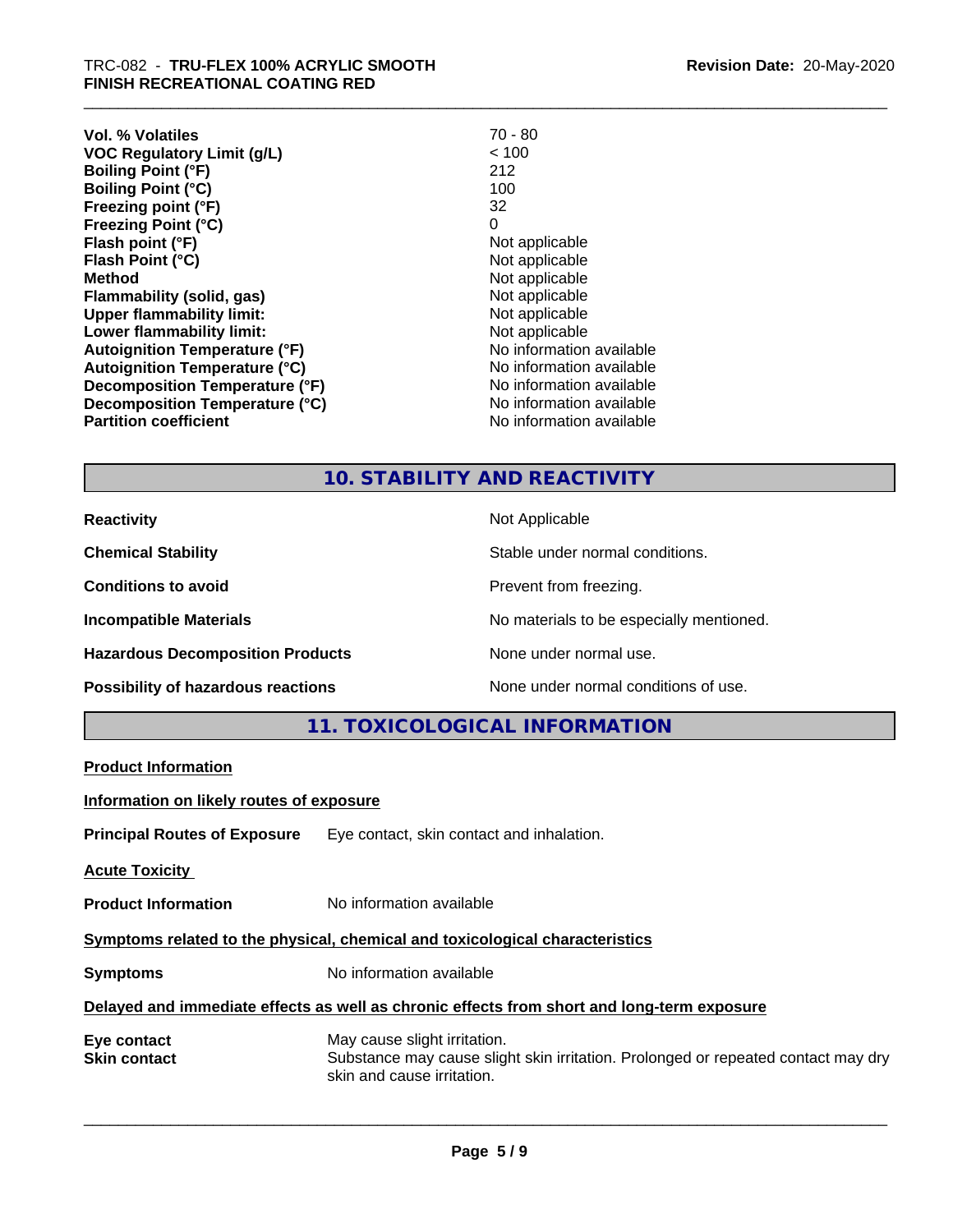| <b>Inhalation</b><br>Ingestion  | May cause irritation of respiratory tract.<br>Ingestion may cause gastrointestinal irritation, nausea, vomiting and diarrhea. |
|---------------------------------|-------------------------------------------------------------------------------------------------------------------------------|
| <b>Sensitization</b>            | No information available                                                                                                      |
| <b>Neurological Effects</b>     | No information available.                                                                                                     |
| <b>Mutagenic Effects</b>        | No information available.                                                                                                     |
| <b>Reproductive Effects</b>     | No information available.                                                                                                     |
| <b>Developmental Effects</b>    | No information available.                                                                                                     |
| <b>Target organ effects</b>     | No information available.                                                                                                     |
| <b>STOT - single exposure</b>   | No information available.                                                                                                     |
| <b>STOT - repeated exposure</b> | Causes damage to organs through prolonged or repeated exposure if inhaled.                                                    |
| Other adverse effects           | No information available.                                                                                                     |
| <b>Aspiration Hazard</b>        | No information available                                                                                                      |

#### **Numerical measures of toxicity**

#### **The following values are calculated based on chapter 3.1 of the GHS document**

| <b>ATEmix (oral)</b>   | 66199 mg/kg   |
|------------------------|---------------|
| <b>ATEmix (dermal)</b> | 1689449 mg/kg |

#### **Component Information**

| Chemical name                                 | Oral LD50            | Dermal LD50              | Inhalation LC50 |
|-----------------------------------------------|----------------------|--------------------------|-----------------|
| Iron oxide<br>1309-37-1                       | > 10000 mg/kg (Rat)  |                          |                 |
| Propylene glycol<br>$57-55-6$                 | $= 20$ g/kg (Rat)    | $= 20800$ mg/kg (Rabbit) |                 |
| 2-Amino-2-methly-1-propanol<br>124-68-5       | $= 2900$ mg/kg (Rat) | $>$ 2000 mg/kg (Rabbit)  |                 |
| Sodium C14-C16 olefin sulfonate<br>68439-57-6 | $= 2220$ mg/kg (Rat) | $> 740$ mg/kg (Rabbit)   |                 |

#### **Chronic Toxicity**

#### **Carcinogenicity**

*The information below indicateswhether each agency has listed any ingredient as a carcinogen:.*

| <b>Chemical name</b>   | <b>IARC</b>         | <b>NTP</b>     | OSHA   |
|------------------------|---------------------|----------------|--------|
|                        | Carcinogen<br>Human | Known<br>Human | Listed |
| Silica,<br>crystalline |                     | Carcinogen     |        |

• Crystalline Silica has been determined to be carcinogenic to humans by IARC (1) when in respirable form. Risk of cancer depends on duration and level of inhalation exposure to spray mist or dust from sanding the dried paint.

#### **Legend**

IARC - International Agency for Research on Cancer NTP - National Toxicity Program OSHA - Occupational Safety & Health Administration

**12. ECOLOGICAL INFORMATION**

#### **Ecotoxicity Effects**

The environmental impact of this product has not been fully investigated.

#### **Product Information**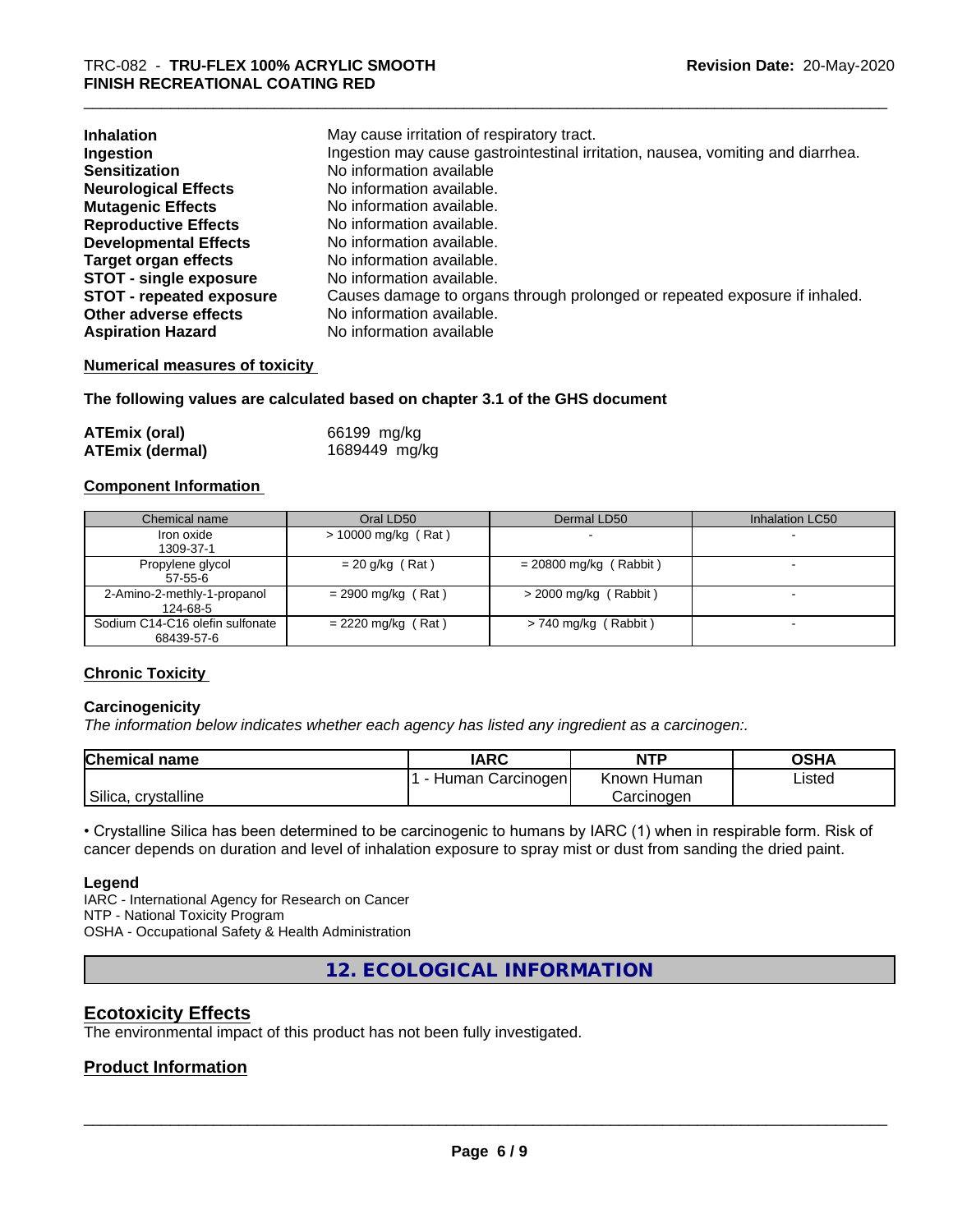# **Acute Toxicity to Fish**

No information available

# **Acute Toxicity to Aquatic Invertebrates**

No information available

#### **Acute Toxicity to Aquatic Plants**

No information available

#### **Persistence / Degradability**

No information available.

#### **Bioaccumulation**

No information available.

#### **Mobility in Environmental Media**

No information available.

#### **Ozone**

No information available

#### **Component Information**

#### **Acute Toxicity to Fish**

Propylene glycol LC50: 710 mg/L (Fathead Minnow - 96 hr.)

#### **Acute Toxicity to Aquatic Invertebrates**

Propylene glycol EC50: > 10000 mg/L (Daphnia magna - 24 hr.)

#### **Acute Toxicity to Aquatic Plants**

No information available

**13. DISPOSAL CONSIDERATIONS**

| <b>Waste Disposal Method</b> | Dispose of in accordance with federal, state, and local regulations. Local<br>requirements may vary, consult your sanitation department or state-designated<br>environmental protection agency for more disposal options. |
|------------------------------|---------------------------------------------------------------------------------------------------------------------------------------------------------------------------------------------------------------------------|
|                              | 14. TRANSPORT INFORMATION                                                                                                                                                                                                 |
| <b>DOT</b>                   | Not regulated                                                                                                                                                                                                             |
| <b>ICAO/IATA</b>             | Not regulated                                                                                                                                                                                                             |
| <b>IMDG / IMO</b>            | Not regulated                                                                                                                                                                                                             |
|                              |                                                                                                                                                                                                                           |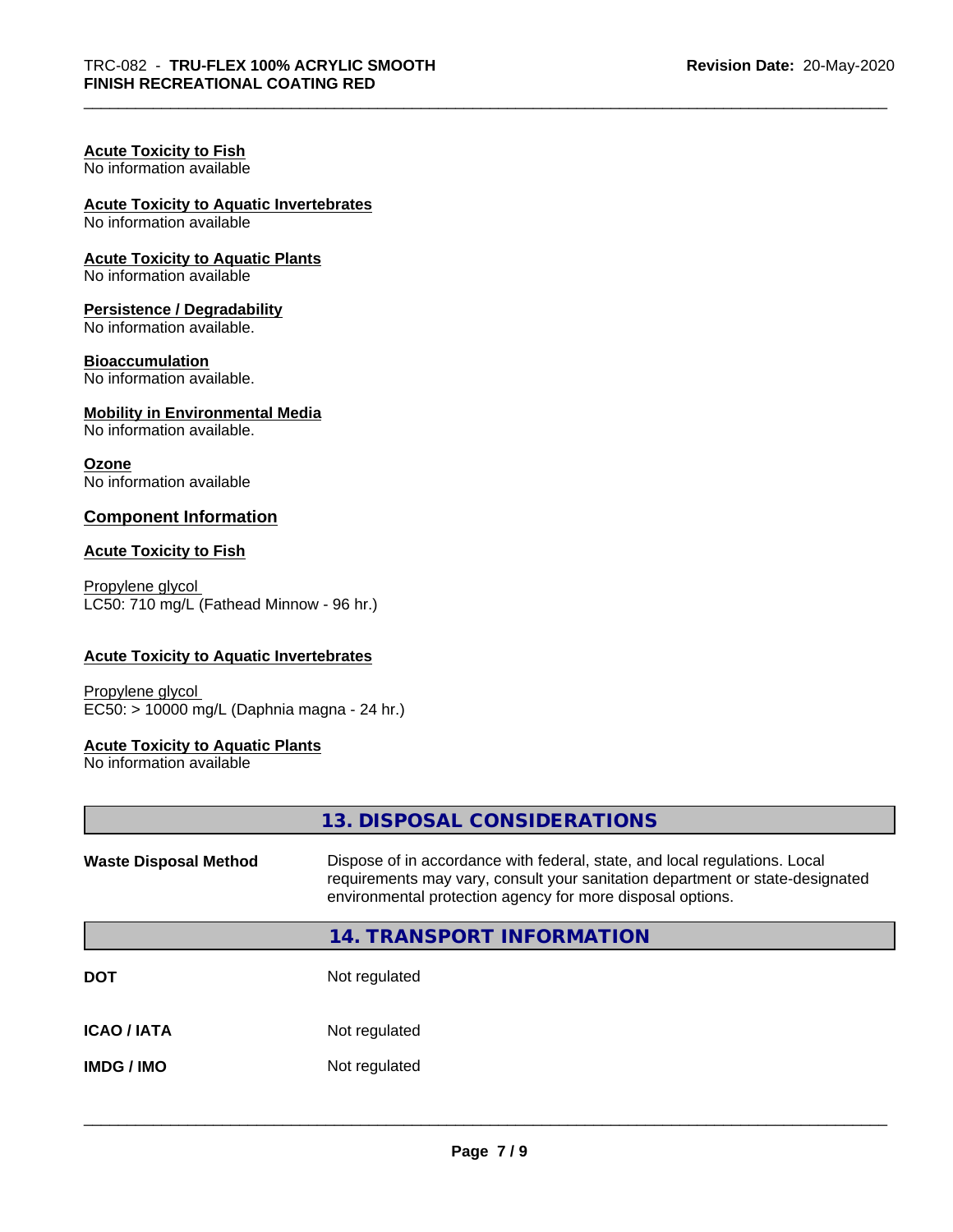# **15. REGULATORY INFORMATION**

# **International Inventories**

| <b>TSCA: United States</b> | Yes - All components are listed or exempt. |
|----------------------------|--------------------------------------------|
| <b>DSL: Canada</b>         | Yes - All components are listed or exempt. |

#### **Federal Regulations**

#### **SARA 311/312 hazardous categorization**

| Acute health hazard               | Nο  |
|-----------------------------------|-----|
| Chronic Health Hazard             | Yes |
| Fire hazard                       | N٥  |
| Sudden release of pressure hazard | Nο  |
| Reactive Hazard                   | N٥  |

#### **SARA 313**

Section 313 of Title III of the Superfund Amendments and Reauthorization Act of 1986 (SARA). This product contains a chemical or chemicals which are subject to the reporting requirements of the Act and Title 40 of the Code of Federal Regulations, Part 372:

*None*

# **Clean Air Act,Section 112 Hazardous Air Pollutants (HAPs) (see 40 CFR 61)**

This product contains the following HAPs:

*None*

### **US State Regulations**

#### **California Proposition 65**

**AVIMARNING:** Cancer and Reproductive Harm– www.P65warnings.ca.gov

#### **State Right-to-Know**

| <b>Chemical name</b>  | <b>Massachusetts</b> | <b>New Jersey</b> | Pennsylvania |
|-----------------------|----------------------|-------------------|--------------|
| Iron oxide            |                      |                   |              |
| $\tau$ alc            |                      |                   |              |
| crystalline<br>Silica |                      |                   |              |

**Legend**

X - Listed

# **16. OTHER INFORMATION**